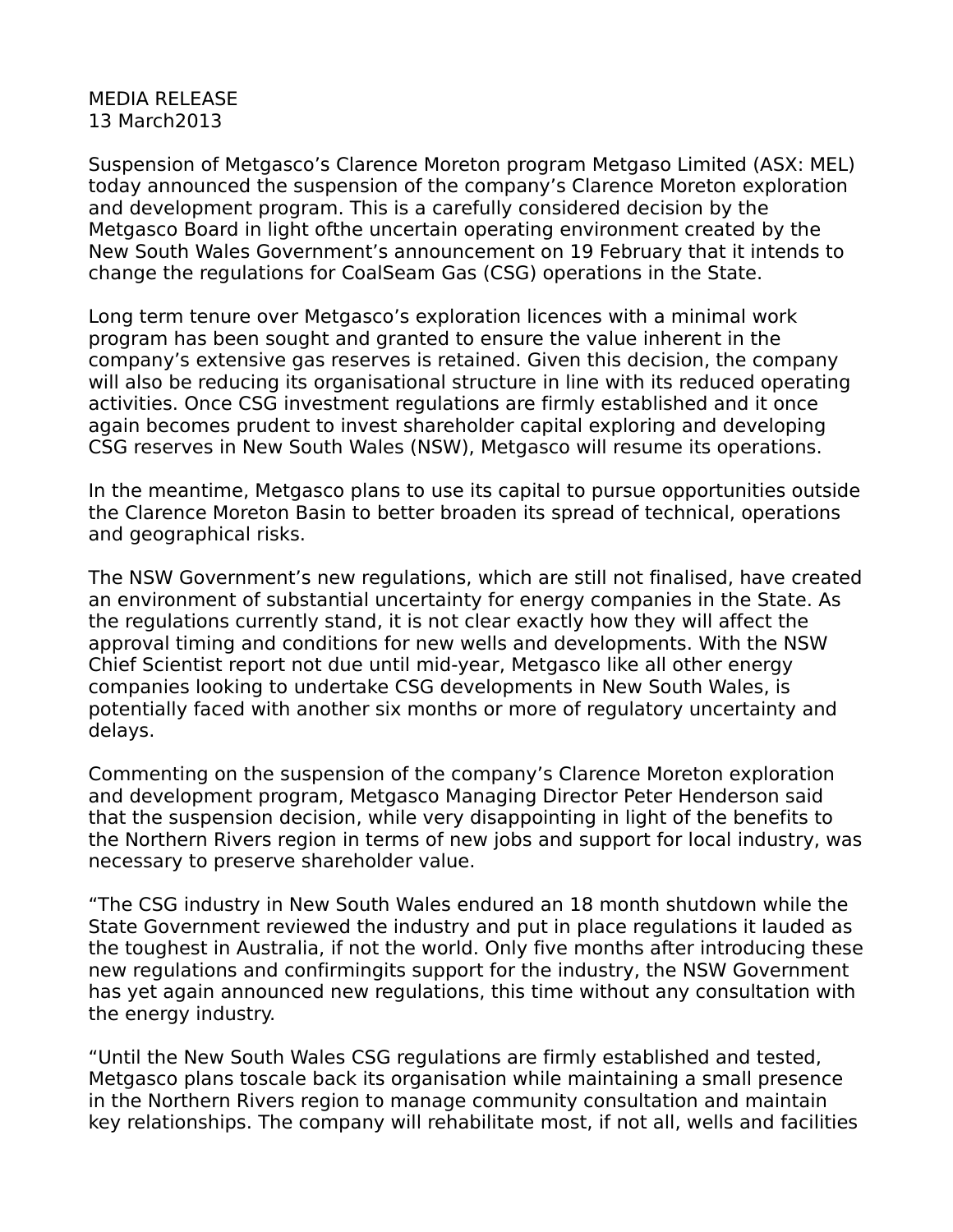located on its permits. This was not an easy decision to make, but a necessary one given the regulatory uncertainty," said Mr Henderson.

Metgasco has been exploring for natural gas in Northern NSW for almost 10 years and was about to begin its developmentprogram alongside further exploration activities, aiming to confirm well productivity and start gas sales to the local community. The company has spent nearly \$100 million in acquiring its licences and undertaking exploration activities over that time.

The work program Metgasco has executed to date has confirmed a very large scale CSG resource with an estimated 2,500 petajoules of natural gas reserves in place. To put this in context, NSW and the Australian Capital Territory currently consume approximately 130 petajoules of natural gas per annum. Metgasco currently has the largest uncontracted gas reserves on the East Coast of Australia.

Consistent with industry research by external parties, Metgasco expects NSW gas supplies to tighten severely over the next few years and for industries to face gas shortages and greatly increased gas prices. This market pressure, combined with a continuing record of sound environmental performance, lack of health concerns and strong economic benefits being demonstrated by the CSG industry in Queensland and overseas, has the potential to increase the value of the resource that Metgasco has identified and to encourage a more supportive and stable political and regulatory environment in NSW. Mr Henderson said "This should result in bettermarket appreciation of Metgasco's reserve/resource value, helping to attract the capital and partners required to commercialise the significant reserves in the Clarence Moreton Basin". ENDS.

Investors: Sean Hooper 0411 760 509 Media: Richard Shields 0418 418 87